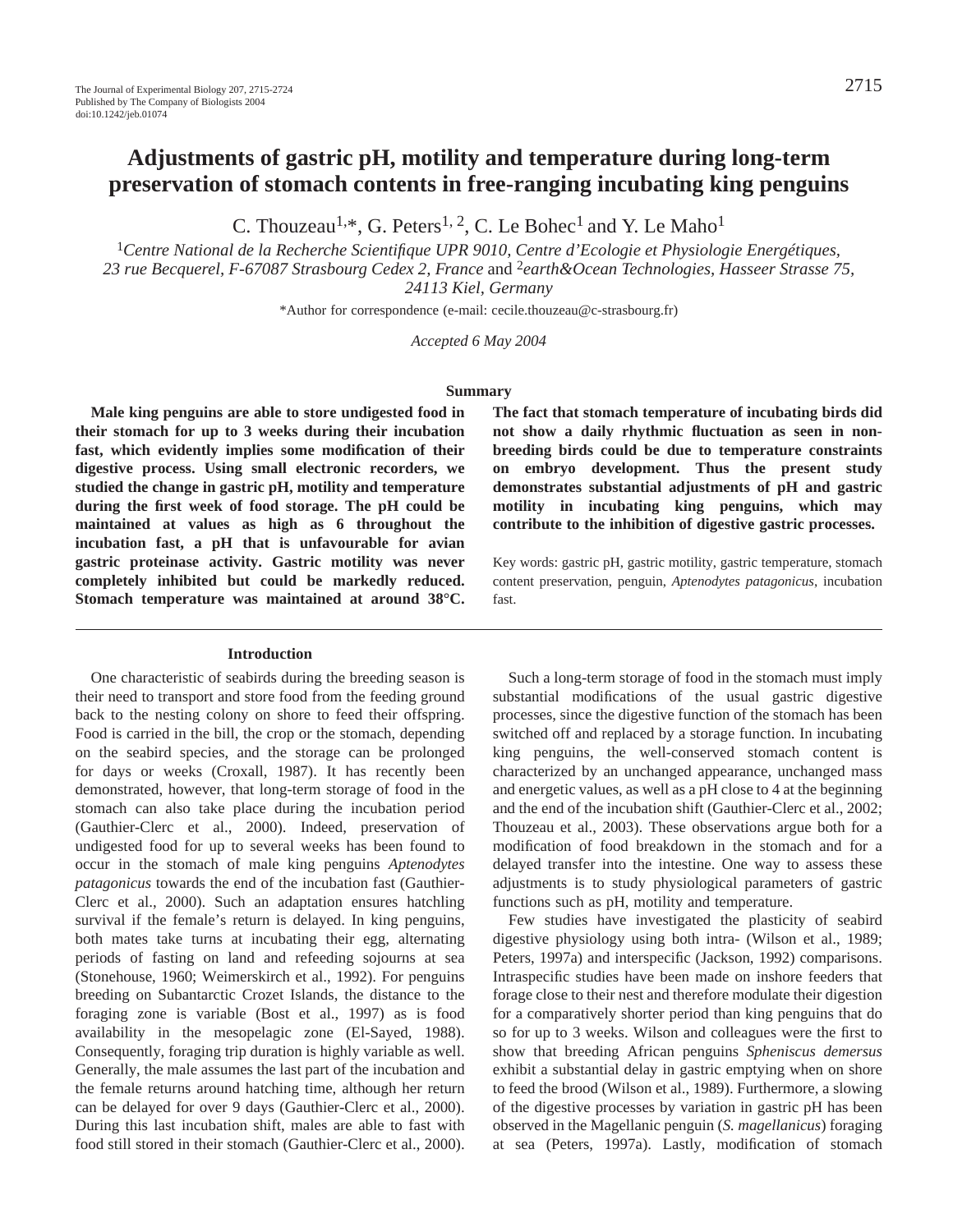temperature, through adjustment of gastric motility, has been proposed to reduce the rate of digestion in several foraging penguin species (Peters, 1997a, 2004). Technical difficulties in studying physiological digestive parameters in free-living seabirds certainly explain why there have been so few studies on digestive modulation in penguins. The particular situation of long-term stomach food storage of male king penguins while on shore therefore provides a unique opportunity to better assess physiological digestive plasticity in seabirds.

Studies on digestion generally require the animals to be held under controlled conditions. However, in penguins, as with many other species, stress resulting from human disturbance with or without handling has been demonstrated to influence physiological parameters such as body temperature (Regel and Pütz, 1997), heart rate (Nimon et al., 1996) and plasma metabolites and hormones (Ménard, 1998). Thus human presence has to be minimized. In the present study we used recently developed miniature gastric probes (Peters, 1997a, 2004) to record stomach temperature and gastric pH or gastric motility in free-living birds incubating in their colony.

The purpose of our work was to test whether any adjustments occur in gastric pH, motility and temperature during food conservation in the stomach of free-ranging incubating male king penguins. To this end, we continuously monitored the changes in gastric motility, pH and temperature and compared birds incubating in the colony with non-breeders held in temporary captivity.

# **Materials and methods**

The study was carried out at Possession Island (46°25′S, 51°45′E), Crozet Archipelago, during the incubation period of the king penguin's breeding cycle, from December 2000 through March 2001.

# *Experiment 1: Non-breeding birds as controls for digestion*

Fifteen non-breeding adult king penguins *Aptenodytes patagonicus* (J. F. Miller) were studied in 3 series of 4–6 individuals. Non-breeders are birds not yet engaged with a mate for reproduction at the time of capture. Because it is impossible to retrieve non-breeding birds in the colony on a daily basis, non-breeders were penned together under natural climatic conditions for the duration of each experimental series. Birds were fasted for 48 h, following which they were fed once daily for 3 days with a fish diet in order to acclimate them to captivity and daily manipulation. The diet consisted of two Austral Ocean species, the mackerel icefish (*Champsocephalus gunnari*) and grey rockcod (*Notothenia squamifrons*). Before each meal, the birds were weighed to check for any changes in body mass and if necessary, the fish ration was adjusted (diet mass range: 476-940 g). Twenty-four hours after the last meal, which is a long enough period to allow complete gastric evacuation in king penguins (Jackson, 1992), each bird was given a gastric pH/temperature probe (Peters, 1997a) or a gastric motility/temperature probe (Peters, 2004), but was not provided with fish. Probes were given orally

followed by a massage down the oesophagus until they passed through the stomach entrance. The first 24 h of recorded data were considered to refer to the fasting state, before birds where refed with a single meal. Three days later, the birds were reweighed and the logger was removed (see below for details). The colour of droppings was noted to determine the state of digestion, knowing that in birds excreta are whitish (due to uric acid) during feeding and greenish during fasting (Handrich et al., 1993). A large proportion of the birds regurgitated the device before the end of the experiment [57% (4 out of 7) and 50% (4 out of 8) for gastric pH/temperature probes and motility/temperature probes, respectively]. Finally, for the pH/ temperature and motility/temperature probes, respectively, 3 and 4 birds retained the device for at least 1 day following the single meal and thus data obtained from these birds could be used for the analyses. These birds were used as controls for gastric pH, motility and temperature evolution during digestion.

### *Experiment 2: Breeding birds*

The female penguin undertakes the first and third incubation shifts, while the male takes the second and fourth shifts (Weimerskirch et al., 1992). For our study, males were marked with a plastic flipper band at the beginning of the second incubation shift. At the beginning of the fourth incubation shift, 15 males were equipped with a stomach probe (7 and 8 males with gastric pH/temperature probes and motility/temperature probes, respectively). For this, the bird's head was covered with a hood so as to minimize handling stress. As a precaution, the egg in the broodpatch was replaced by a dummy egg and was temporarily held in an incubator. The bird was taken away from the colony, its incubating site being marked and preserved with a piece of wood. After weighing, a stomach food sample was collected (see below for the technique used) for chemical composition determination (water, lipid and nitrogen content), and the bird was equipped with a gastric pH/temperature probe or a gastric motility/temperature probe. After this procedure, the bird was brought back to the same place in the colony and its egg restored.

The probes remained in the stomach for 7–8 days, i.e. until about the middle of the incubation fast. This duration meant that we could manipulate incubating birds without compromising their incubation success. After the 7–8 days, the bird was recaught and the probe was retrieved. A stomach food sample was collected (see below) to determine the degree of conservation.

Depending on the type of stomach probe, a specific magnetic or noose-like retrieval tool was used for recovery (Wilson et al., 1998; Wilson and Kierspel, 1998). Importantly, all equipped birds continued incubating after the end of the experiments.

#### *Stomach pH/temperature probe*

Stomach probes were used that allowed gastric pH and temperature to be continuously monitored in free-ranging animals. The pH-probe (earth&Ocean Technologies, Kiel,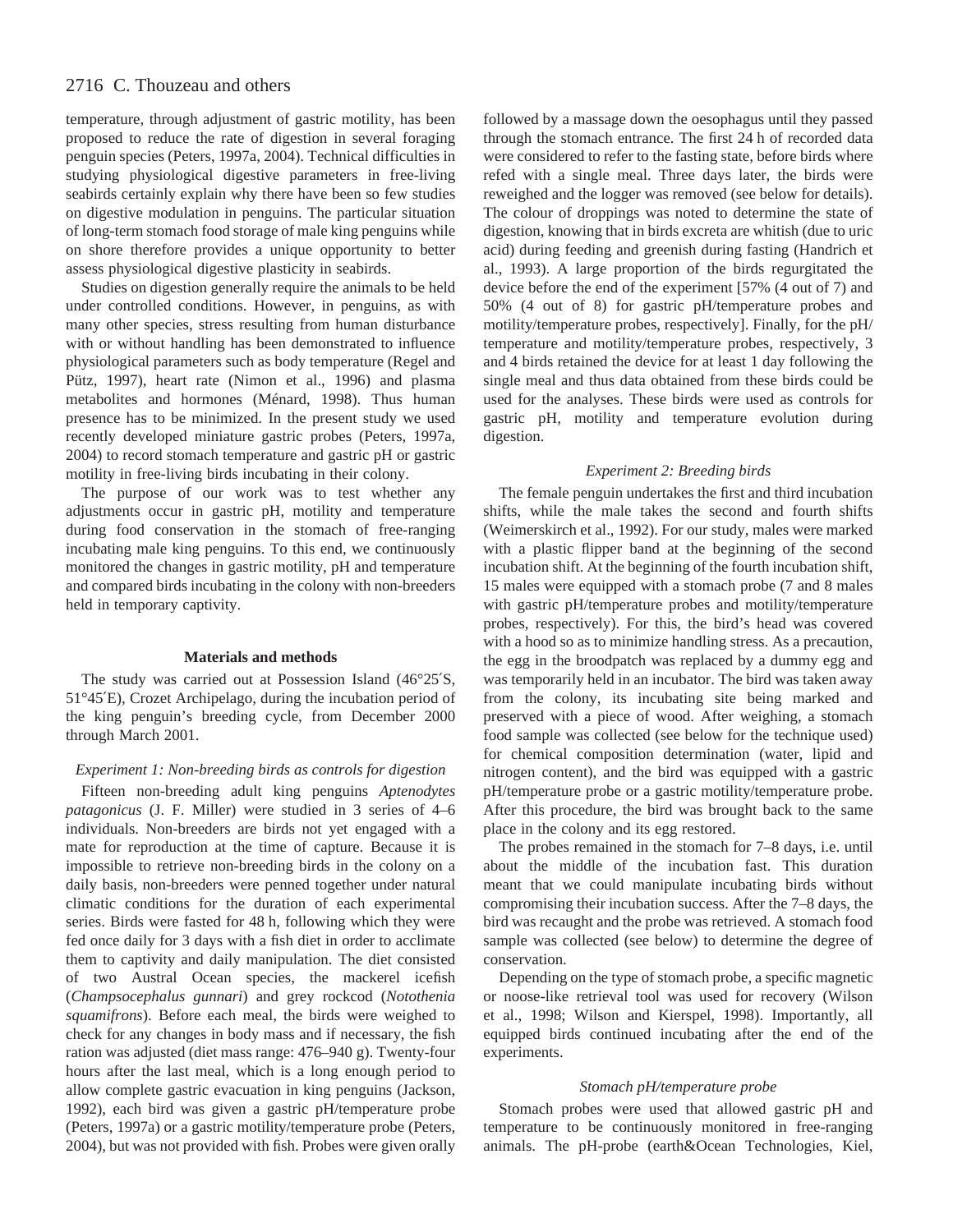Germany) is a self-contained pH-meter incorporating a glass microelectrode, a separate reference electrode with a pressure balancing system and a data logger (for details see Peters, 1997a,b). The pH electrode was calibrated before and after each deployment, using traceable NIST standard reference buffers (three calibration points: pH 1.68, 4.01 and 7.01, uncertainty  $\pm$  0.02 pH units) under temperature-controlled conditions. Thus any drift could be corrected for and respective measurement uncertainties could be calculated for each deployment (see Peters, 1997a) using the program pHG (Jensen Software Systems, Laboe, Germany). Before deployment, the temperature sensor was calibrated in a water bath against a reference thermometer. The temperature range was 17–42°C with a resolution of <0.1°C (see Peters, 1997a). Data were archived in the programmable data-logger with the sampling interval set to 20 s.

#### *Stomach motility/temperature probe*

A device for monitoring both stomach motion and temperature in free-ranging animals was used (earth&Ocean Technologies). The motility probe contains a piezoelectric film sensor (Peters, 2004), which allows the detection of gastric motor activity due to the electric charge generated by a dynamic strain (bending) exerted on the sensor. This type of sensor is rather independent of positioning and of a certain prebending of the sensor, rendering results from different devices comparable (Peters, 2004). The temperature measurement was the same as for the gastric pH/temperature device. Data were archived in a programmable data-logger at a sampling interval of 40 s. This sampling interval was chosen because we wanted to obtain an overall description of the stomach motion rather than the detection of every single contraction wave. Thus the recorded signals summed several contraction waves (cf. Peters 2004, for details on probe performance). The motility is expressed in relative units of the full range (0–255) of the device (Peters, 2004).

#### *Food sample collection and chemical composition*

Samples of stomach contents were collected using a noninvasive tube sampling method (by sucking up material with a rubber tube, carefully introduced from the bill into the stomach). In the majority of the cases, two successive samplings were made in order to obtain food samples as representative as possible of the whole stomach contents. The two samples, each about 10–30 ml, were pooled into a tube maintained on ice and homogenized. Several aliquots were taken and frozen at –20°C until laboratory analysis in France.

Before analysis of the chemical composition of the food samples, we checked for the presence of bile pigments that reflect duodenogastric refluxes, i.e. we noted whether food samples were yellow-green. Each sample was weighed, freezedried and reweighed. Water content was determined by the difference between fresh and dry masses. Dry samples were ground to a fine powder for lipid and total protein analyses. Lipid content was determined gravimetrically by a method adapted from Folch et al. (1957) on 0.2 g of powder. Nitrogen

content was determined using the Kjeldhal method (Hiller et al., 1948) on two 100 mg aliquots of the initial dried powder and converted to protein by multiplying by 6.25.

#### *Statistical analyses*

Comparisons among days in experiment 1 were made using ANOVA for repeated measures (RM-ANOVA) followed by multiple comparison (Student–Newman–Keuls test). In experiment 2, comparisons between the onset and the end of the experiment, for body mass and chemical composition of the food, were made using a paired *t*-test. Comparison among days of the experiment for gastric temperature was made using RM-ANOVA) followed by multiple comparison (Student–Newman–Keuls test). Non-linear regression analysis was performed using the software Sigmaplot (Jandel SPSS, Chicago, USA). Data are expressed as means  $\pm$  s.p.

Daytime and night-time were identified using day-length data for Crozet Archipelago for the experimental period (http://www.bdl.fr/cgi-bin/levcou.cgi).

# **Results**

#### *Experiment 1: Non-breeding birds*

Daily mean values of pH, motility and temperature of the stomach were not significantly different before and after the feeding trial (*P*>0.05, RM-ANOVA, Table 1) except during the day of feeding, when this was related to the occurrence of minima and/or maxima of these parameters at the moment of logger administration (Figs 1, 2, Table 1). The pH showed high fluctuations in the range of between pH 2.5 and 5 several times per day during the entire course of the experiment. Maximum pH values usually occurred when stomach temperature was lowest (Fig. 1). The daily changes in gastric motility paralleled those of stomach temperature, minimum values of motility



Fig. 1. Representative changes of gastric  $pH(A)$  and temperature  $(B)$ before, during and after a meal in a non-incubating king penguin (bird III). Feeding  $(610 \text{ g})$  is indicated by the arrow in B. Night-time is represented by the black parts of the upper horizontal bar.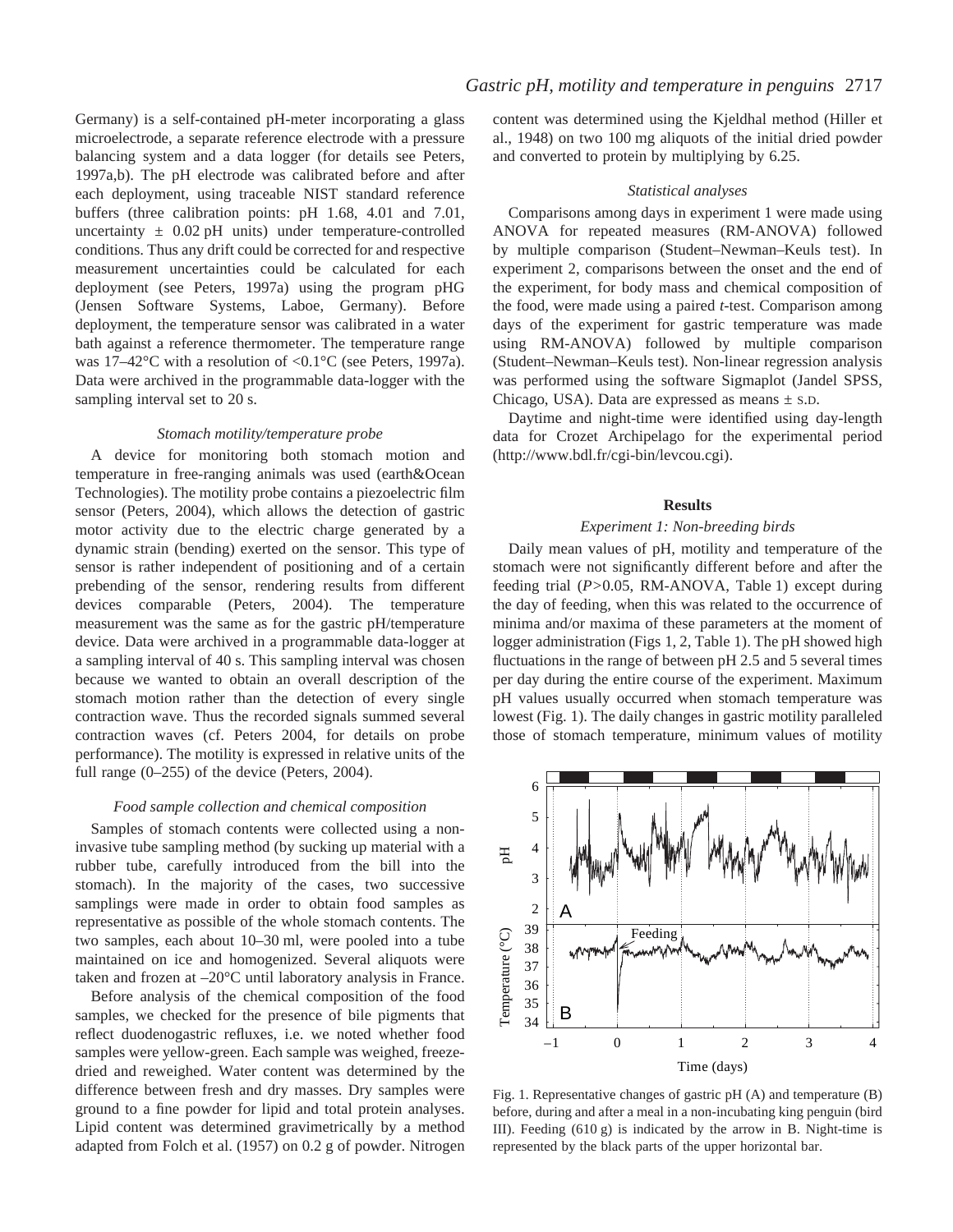|             |                                   | Day after feeding                |                                  |                                    |             |  |
|-------------|-----------------------------------|----------------------------------|----------------------------------|------------------------------------|-------------|--|
| Parameters  | Fasting day                       | $\overline{0}$                   |                                  | 2                                  | RM-ANOVA    |  |
| pH          |                                   |                                  |                                  |                                    |             |  |
| Daily       | $2.94 \pm 0.51(3)$                | $3.44 \pm 0.47$ (3)              | $3.18\pm0.89(3)$                 | $3.14\pm0.99(2)$                   | <b>NS</b>   |  |
| Minimum     | $2.29 \pm 0.65^{a,b}$ (3)         | $2.84 \pm 0.57$ ° (3)            | $2.40\pm0.84^{b,c}$ (3)          | $2.48 \pm 0.93$ <sup>b,c</sup> (2) | $P=0.039$   |  |
| Maximum     | $3.54 \pm 0.31(3)$                | $4.32 \pm 0.42$ (3)              | $3.92 \pm 1.08$ (3)              | $4.10\pm0.64(2)$                   | <b>NS</b>   |  |
| Motility    |                                   |                                  |                                  |                                    |             |  |
| Daily       | $26.8 \pm 6.4$ <sup>a</sup> $(4)$ | $13.6 \pm 3.9^b(4)$              | $23.3 \pm 3.9^{\circ}$ (4)       | $28.2 \pm 8.1$ <sup>a</sup> $(3)$  | $P=0.011$   |  |
| Minimum     | $6.5 \pm 2.6^{a,b}$ (4)           | $1.9 \pm 0.8$ <sup>c</sup> $(4)$ | $3.2 \pm 1.9$ <sup>b,c</sup> (4) | $3.6\pm0.9^{b,c}$ (3)              | $P = 0.042$ |  |
| Maximum     | $87.5 \pm 24.9$ (4)               | $50.9 \pm 16.2$ (4)              | $81.0\pm41.1(4)$                 | $76.2 \pm 38.5$ (3)                | <b>NS</b>   |  |
| Temperature |                                   |                                  |                                  |                                    |             |  |
| Daily       | $37.8 \pm 0.7$ <sup>a</sup> (6)   | $37.5 \pm 0.9^b(5)$              | $37.7 \pm 0.7^{\mathrm{a}}$ (6)  | $38.1 \pm 0.2^{\mathrm{a}}(5)$     | $P = 0.007$ |  |
| Minimum     | $37.3 \pm 0.8^{\circ}$ (6)        | $35.5 \pm 0.8^{\rm b}$ (5)       | $37.2 \pm 0.7$ <sup>a</sup> (6)  | $37.5 \pm 0.2^{\mathrm{a}}(5)$     | P < 0.001   |  |
| Maximum     | $38.5 \pm 0.7^{\circ}$ (6)        | $38.1 \pm 0.7^{b}$ (5)           | $38.4 \pm 0.7$ <sup>a</sup> (6)  | $38.7 \pm 0.3^{\circ}$ (5)         | $P = 0.005$ |  |

Table 1. Daily gastric pH, motility, and temperature, before and after a fish meal, in non-incubating king penguins

Values are means  $\pm$  s.D. (*N*=number of birds).

Daily pH is the daily mean of data collected every 20 s. Minimum and maximum values were obtained from mean 1 h pH, motility or temperature data.

Values in the same line followed by different letter superscripts are significantly different (*P<*0.05); NS, not significant.

For temperature, data from 6 birds instead of 7 were used because one temperature sensor was out of order from the onset of the experiment. Similarly, on day 0 after feeding we have 5 birds instead of 6 because one temperature logger was temporarily defective for an unknown reason. The number of birds decreased over days because some individuals regurgitated the device before the end of the experiment. Motility is expressed in relative units of the full range (0–255) of the device (Peters, 2004).

occurring when the temperature was lowest (Fig. 2). The daily rhythmic fluctuation of stomach temperature was well defined, with lowest values occurring during the nocturnal period (Figs·1, 2). Except during the day of feeding (RM-ANOVA, *F*3,21*=*32.649, *P<*0.001), the daily amplitude of temperature during the post-feeding days was not different from the previous fasting day (*P>*0.05, 1.17±0.25°C in day 1, 1.21 $\pm$ 0.31°C in day 2, 1.16 $\pm$ 0.30°C in day -1; Table 1).



Fig. 2. Representative changes of gastric motility  $(A)$  and temperature (B) before, during and after a meal in a non-incubating king penguin (bird IV). Feeding  $(650 \text{ g})$  is indicated by the arrow in B. Night-time is represented by the black parts of the upper horizontal bar.

#### *Experiment 2: Breeding birds*

#### *Body mass changes*

The body mass of incubating birds significantly decreased over the period studied (paired *t*-test, *t*=1.471; *P<*0.001), on average by  $10.4 \pm 1.4$ %, corresponding to a specific daily body mass loss of  $15.1 \pm 2.3$  g kg<sup>-1</sup> day<sup>-1</sup>.

#### *Gastric pH evolution during the incubation fast*

Fig. 3A shows an individual example (bird 5) of pH and gastric temperature recordings during the first week of incubation. For three birds (2, 5 and, to a lesser extent, 4), pH showed unexplained fluctuations at the beginning of the recording period, so that we decided not to consider those hours concerned for further analyses (see Fig. 4).

The changes in gastric pH appeared to be highly different among incubating birds during the logger deployment (Fig. 4). For birds  $1, 2, 3, 4$  and  $5$ , mean hourly pH values rarely fell below ca. pH 4 throughout the days of the experiment, i.e. values higher than the daily minimum values (range:  $2.4\pm0.8-2.8\pm0.6$ , Table 1), and even the daily mean values (range:  $3.1 \pm 1 - 3.4 \pm 0.5$ , Table 1) observed in the control group  $(Fig. 4)$ . Conversely, in the two other incubating birds, the pH either decreased and was maintained at values as low as the minimum daily values observed for control birds from day 4 of the fast (bird 6) or repeatedly decreased down to these values after rather large oscillations (bird 7).

Compared to the mean value calculated for the control birds, the mean pH over the whole study period for birds 1, 2, 3, 4 and 5 was significantly higher (*P<*0.05) than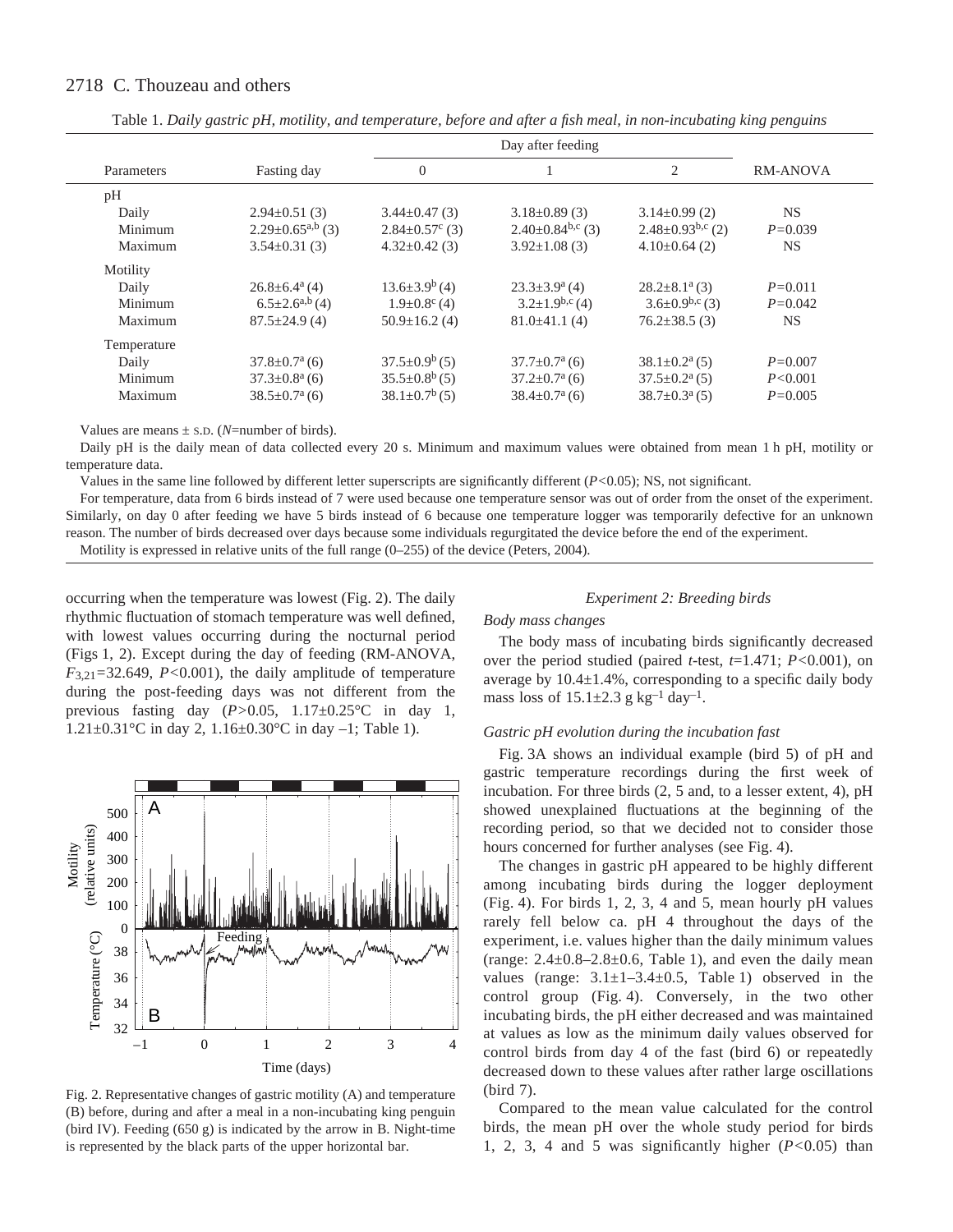

Fig. 3. Individual examples of evolution of gastric pH and temperature (A; bird 5) and of gastric motility and temperature (B; bird 11), in two incubating male king penguins.

that of control birds, with a difference of about 80%. No significant differences were found between control birds and incubating birds 6 and 7 (Fig. 5A).

### *Gastric motility evolution during the incubation fast*

Fig. 3B shows an individual example of gastric motility and temperature recordings during the first week of incubation. As for pH, gastric motility evolution appeared to be very different among incubating birds (Fig. 6). Birds 9, 11 and 12 showed extremely low values throughout the fast with  $94.4 \pm 1.7$ % of the mean hourly values lower than 10 (relative units), i.e. values clearly lower than the daily mean values observed in the control group during the days after feeding (range: 13.6±3.9–28.2±8.1 relative units; Table 1). On the other hand, for bird 14 a high proportion of values (63.2%) was above 30 (relative units), i.e. values higher than the daily mean values observed in the control group. Intermediate profiles of motility were also found between these two extremes  $(Fig. 6)$ .

Compared to the mean value calculated for the control birds, the mean motility over the whole experimental period appeared to be significantly lower for birds 9–12 (*P<*0.05), while values were comparable for birds 8, 13 and 15, and higher for bird 14 (Fig. 5B).

Fig. 4. Changes in mean hourly pH of the stomach contents of seven male king penguins (birds 1–7) during the first week of their incubation fast. Daily and minimum mean values found for control birds are indicated by broken and dotted lines, respectively. Absence (–) or presence (+) of bile pigment coloration in the food is indicated at the beginning and the end of the period studied. Values are means  $\pm$  S.D.

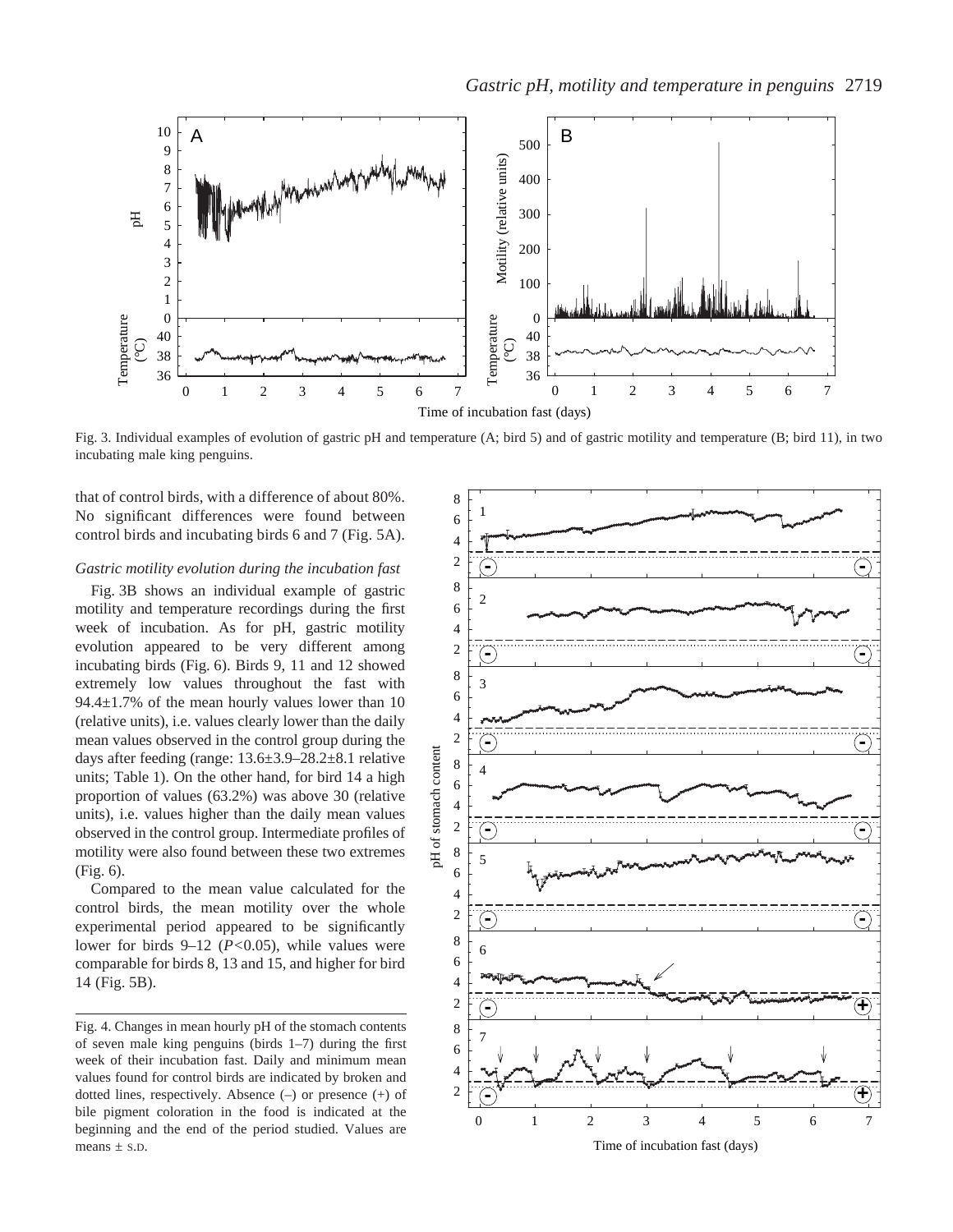# *Gastric temperature evolution during the incubation fast*

The daily rhythmic fluctuations in stomach temperature were much less pronounced during the incubation fast (Fig. 3) than in the control group (Figs  $1, 2$ ). Except during the first day



Fig. 5. Mean values of gastric pH (A) and motility (B) over the study period of fasting for incubating birds (1–15) and over the days after feeding for control birds (I–VII). Values in the same figure with different superscripts are significantly different (*P<*0.05). Values are means  $\pm$  s.D. As the required conditions for applying a parametric procedure were not fulfilled, comparisons among birds were performed using a Kruskal–Wallis one-way ANOVA on ranks.

 $(38.1 \pm 0.4 \degree C)$ , daily temperature did not vary significantly (*P>*0.05) over the course of the experimental period, with a mean value of 37.9±0.3°C (*N*=14 birds).

# *Chemical composition of stomach contents during the incubation fast*

The chemical composition of stomach contents exhibited high variability, both between the onset and the end of the experimental period as reflected by the S.D. values and data ranges, and among individuals of the same fasting stage  $(Table 2)$ .

On an individual basis, fresh lipid content was either elevated, constant or decreased between the onset and the end of the experiment, with amplitude ranging from –83.7% (bird 14) to +16.3% (bird 12). On average for the whole group of birds, however, fresh lipid content decreased significantly (–26.8±34.0%; paired *t*-test, *t*=2.858; *P<*0.02). Dry lipid content decreased between the beginning and the end of the experiment in all but one bird, for which lipid content was slightly increased, with amplitude ranging from –65.8% (bird 14) to +4.8% (bird 6). On average for the 15 birds, dry lipid content significantly decreased (–28.0±17.9%; paired *t*-test, *t*=5.221; *P<*0.001).

As was the case for lipids, fresh protein content was either elevated, constant or decreased between the onset and the end of the experiment, with amplitude ranging from –56.5% (bird 15) to +79.7% (bird 7). On average there was no significant variation in the fresh protein content of food (*P>*0.05). Dry protein content increased between the beginning and the end of the experiment in all but one bird, with an amplitude ranging from  $-0.6\%$  (bird 15) to  $+46.6\%$ (bird 2). On the average, for the whole group of 15 birds, dry protein content increased between the beginning and the end of the experiment (+15.1±11.4%; paired *t*-test, *t*=–5.909; *P<*0.001).

Notably, there was a significant (*P=*0.002) positive correlation between the decrease in dry food lipid content and the mean motility during fasting (Fig. 7).

None of the food samples at the beginning of the experiment showed bile pigment coloration (Figs 4, 6). At the end of the experiment, 33% of the birds had stomach contents coloured by yellow-green bile pigments (birds 6, 7, 13, 14 and 15).

Table 2. Composition in water, lipid and protein for stomach contents of 15 incubating king penguins at the onset and end of the *period studied* 

|                     | Water content $(\% )$ | Fresh content (%) |                | Dry content $(\%)$ |                |
|---------------------|-----------------------|-------------------|----------------|--------------------|----------------|
| Period of the trial |                       | Lipid             | Protein        | Lipid              | Protein        |
| Onset               |                       |                   |                |                    |                |
| $Mean+s.p.$         | $83.6 + 3.6$          | $4.7 + 2.1$       | $9.4 + 2.1$    | $27.7 + 7.7$       | $57.5 + 6.2$   |
| Range               | [77.8, 91.0]          | [1.4, 8.5]        | [4.9, 11.7]    | [12.8, 39.6]       | [43.0, 64.6]   |
| End                 |                       |                   |                |                    |                |
| $Mean \pm S.D.$     | $84.9 + 4.4$          | $3.1 + 1.7$       | $10.0 \pm 3.0$ | $19.5 + 6.4$       | $65.7 \pm 6.0$ |
| Range               | [78.6, 93.4]          | [0.7, 6.8]        | [3.8, 16.0]    | [9.5, 31.9]        | [57.3, 78.6]   |

Comparisons between the onset and the end of the experiment were done using a paired *t*-test (see text for the results).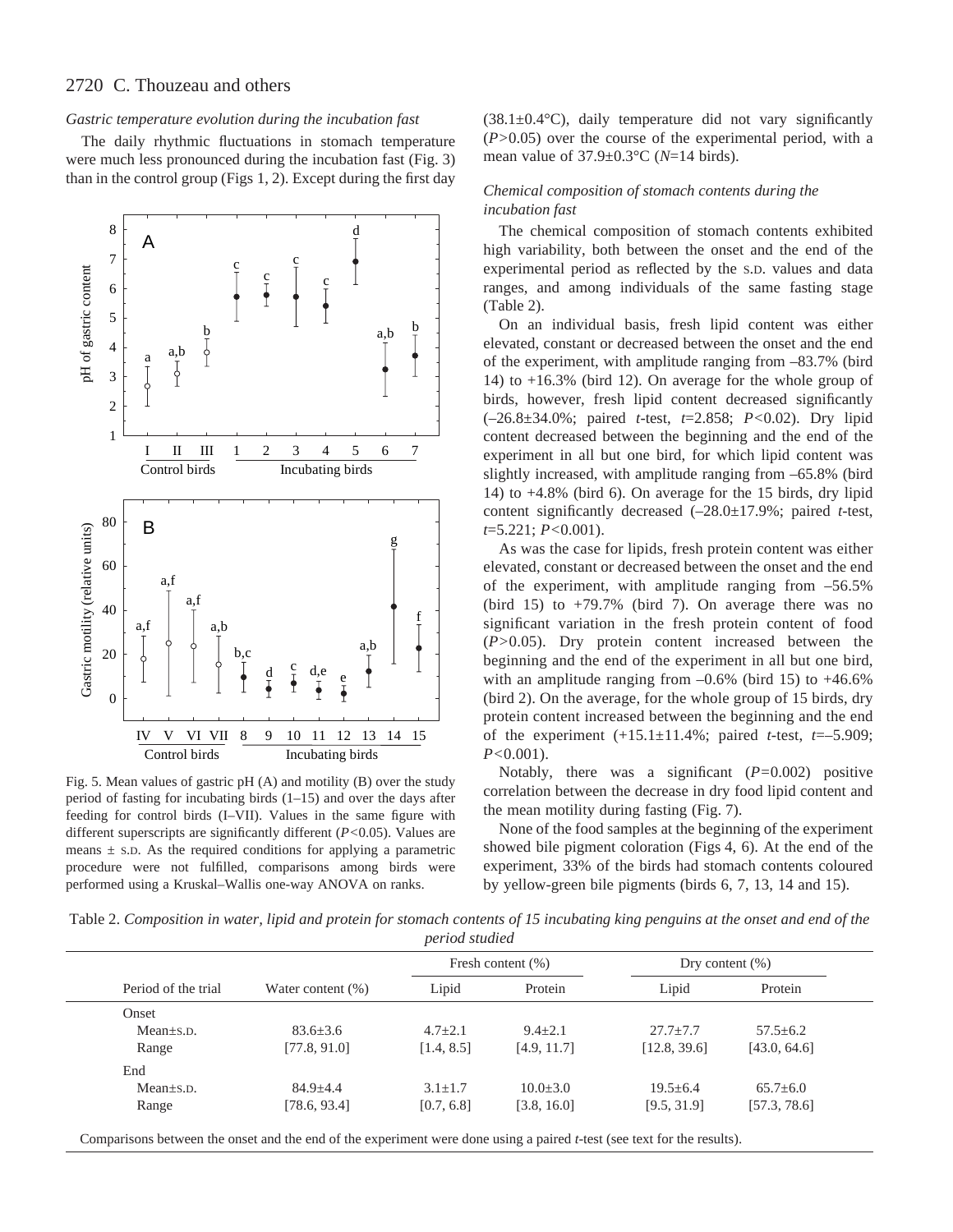# **Discussion**

Here we provide the first *in situ* data on adjustments of key gastric digestion parameters accompanying prolonged food storage during the incubation fast of free-living king penguins. The pH and gastric motility were modified in a way that should inhibit gastric digestive processes. In contrast, the stomach temperature did not change relative to food conservation, which might be linked to temperature constraints on incubation. Finally, the large interindividual variability we observed in the extent of food conservation among birds highlights the importance of an intraindividual approach to the parameters studied throughout the incubation fast.

# *Gastric pH*

Gastric motility (relative units)

tric motility (relative units)

Our study demonstrates that a high modulation of gastric pH occurs in male king penguins at the end of the incubation fast. The maximum pH is similar to that observed for Magellanic penguins, i.e. around pH 6 (Peters, 1997a). However, there is a substantial difference among penguin species when comparing the duration of such an adjustment. While the smaller penguin species can maintain a high gastric pH for only a couple of hours or possibly up to a few days, we observed that a high pH can be maintained during the whole period of logger deployment in incubating male king penguins, i.e. for at least a week. In order not to threaten the reproductive success and also to ensure logger recovery, we did not extend our logger deployments until the female's return. From our data, however, it seems reasonable to suggest that the observed pH adjustment could be maintained during the whole 2–3 weeks of incubation until hatching.

Importantly, our study shows that pH profiles differ among the birds. This finding, in addition to a high variability in both chemical composition and visual aspect of the food, most probably means that the birds conserve food to a greater or a lesser degree. Thus, the pH



Fig. 6. Changes in mean hourly motility in eight male king penguins during the first week of their incubation fast. Daily and maximum mean values found for control birds are indicated by broken and dotted lines, respectively. Absence (–) or presence (+) of bile pigment coloration in the food is indicated at the beginning and the end of the period studied. Values are means  $\pm$ S.D.

for birds 6 and 7, that reached values as low as those observed during digestion in control birds and was associated with bile pigment coloration of the stored food at the end of the experiment, presumably reflects a lower efficiency in their food conservation during incubation. Why such variability exists remains to be elucidated. Gauthier-Clerc et al. (2000)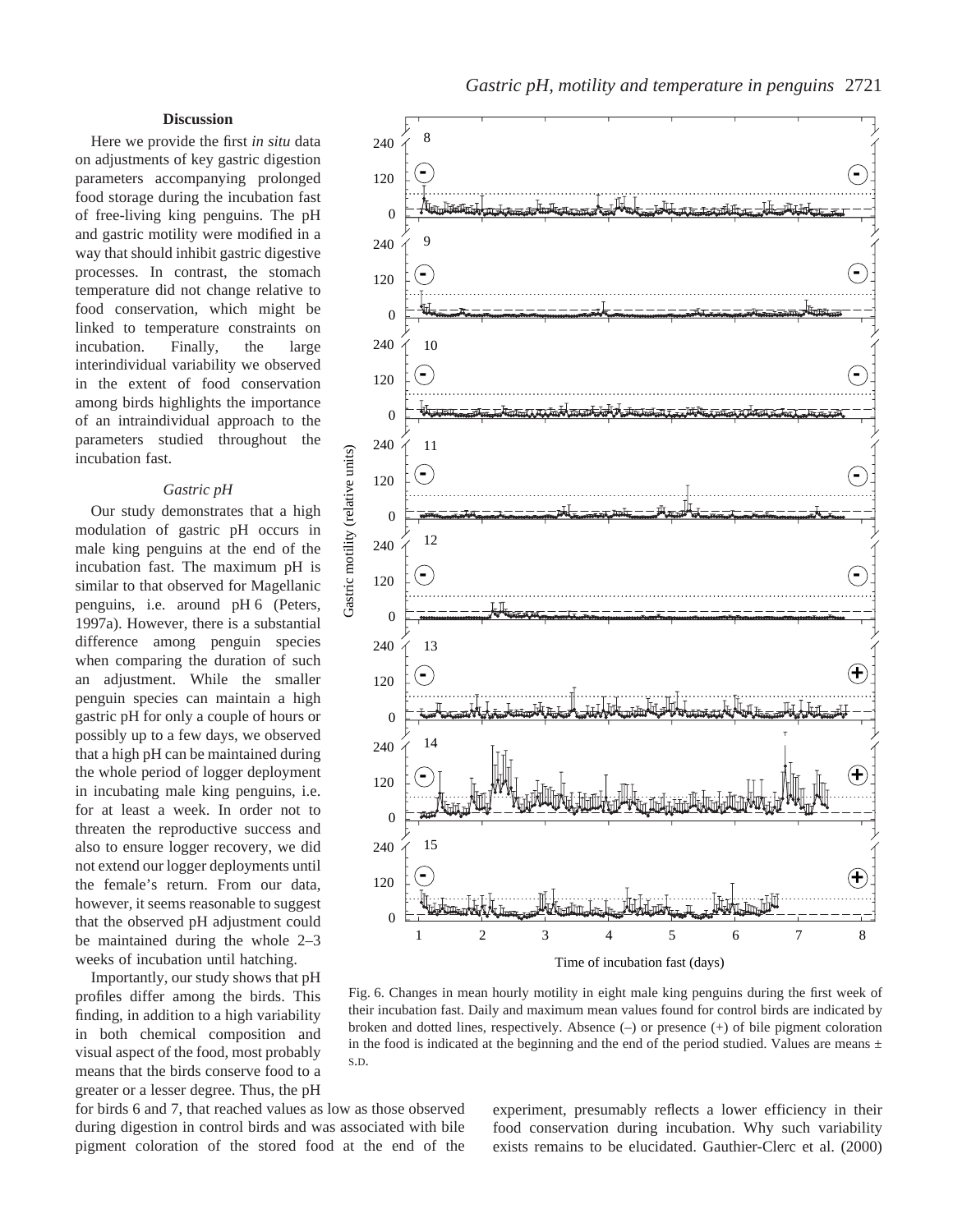

Fig. 7. Relationship between mean gastric motility and the decrease in lipid content of stomach content in male king penguins during the first week of their incubation fast. *y*=5.479+0.187exp(0.08*x*);  $R^2$ =0.92;  $F_{2,7}$ =30.0;  $P$ <0.002. The number of the bird at each point is given.

have suggested that in breeding king penguins some kind of internal clock could exist that would allow the male king penguins returning from the sea to bring back food in their stomach only if their arrival falls within the hatching schedule, i.e. if the probability that the bird will be on land at the hatching date is high. Such an internal clock could also influence the level of food conservation during incubation.

The pH variations observed most certainly reflect fundamental modulations in the gastric digestive function affecting enzymatic processes. Since avian gastric proteinases are adapted to acid conditions (Duke, 1986), the pH values found in the present study, usually higher than 4 and sometimes even as high as 6, are unfavourable for gastric protein breakdown. Thus, food protein is probably preserved not only in quantity (Gauthier-Clerc et al., 2002) but also in quality. It is more difficult to judge the extent of food lipid conservation. Indeed, regular refluxes from the duodenum into the stomach are a peculiarity of avian digestion and it is therefore likely that stomach contents are exposed to pancreatic and duodenal lipases (Duke, 1997). In the hypothesis of passage of some pancreatic enzymes from the duodenum to the stomach *via* refluxes, the pH of about 6 monitored in incubating penguins would allow these lipases to be active. Thus, some hydrolysis of food lipids could occur during storage, which would be consistent with the decrease in total lipid content observed during the period of food storage (Gauthier-Clerc et al., 2002; this study).

Even if the presence of food in the stomach results in itself in a short- to medium-term increase in pH (Rhoades and Duke, 1975), as we observed in the control experiment on the day of feeding, it does not explain the observed longer-term adjustments. The particular mechanisms responsible for these pH adjustments are not yet identified, as complex interactions among neural, hormonal and paracrine mechanisms are involved in the regulation of acid secretion in the stomach (Fanning et al., 1982). Factors leading to an inhibition of gastric acid secretions can originate from the animal's own physiology or from external stimuli. In fasting incubating king penguins, it seems unlikely that the high pH found in some birds would be linked to external factors, like ingesting food, since food quality seems to be the same among individuals irrespective of whether they conserved their stomach contents to a greater or a lesser extent. Furthermore, the positive correlation between the mass of the stomach contents brought back from sea and the probability of the bird to be on land at the time of hatching (Gauthier-Clerc et al., 2000) would indicate that the storage process is probably initiated by the bird itself and not by an external factor.

#### *Gastric motility*

Gastric motility was markedly reduced for most of the incubating birds fasting with food in their stomach. In contrast, a small proportion of the incubating birds exhibited a gastric motility as high as that of control birds during digestion. For these incubating birds, a bile pigment coloration was found in the food at the end of the study period and their high gastric motility was associated with a large decrease in food lipid content compared to other birds. Thus, motility was variable, a lower motility probably being associated with a better conservation of stomach content. Such a correlation between inhibition of gastric digestion and stasis of gastric motility has been made in several amphibians (Fanning et al., 1982; Taylor et al., 1985).

Motor function is a major factor in the control of gastric emptying, and the conservation of the amount of food stored in the stomach, which was previously shown during incubation (Gauthier-Clerc et al., 2000), was probably correlated with an inhibition of the bird's gastric motility. In the present study, we did not determine the whole mass of the stomach contents, because flushing the birds would have threatened their reproductive success. However, the lower the mean stomach motility during the period of logger deployment, the lower was the decrease in lipid content of the gastric contents. Moreover, the stomach contents of most birds were in an almost unchanged state of preservation at the end of incubation compared to the beginning, still containing intact pieces of fish and squid (data not shown). This supports the hypothesis of a rather constant mass of stored food that has been efficiently preserved in the stomachs of our birds.

While the reduction of gastric motility can be important in penguins incubating with food in their stomach (see Fig. 6 for birds 11 and 12), it was never total. In fasting birds, the amplitude of motility was reduced but it still persisted, suggesting the influence of a 'pacemaker' (Duke and Evanson, 1976), which would initiate and regulate the gastric motility (Chaplin and Duke, 1988). The minimal gastric motility observed in incubating king penguins fasting with a full stomach might then be due to this gastric pacemaker.

Gizzard contraction frequency has sometimes been used as an index of overall gastrointestinal motility (Savory, 1987). In domestic fowl, gastric contraction is generally followed by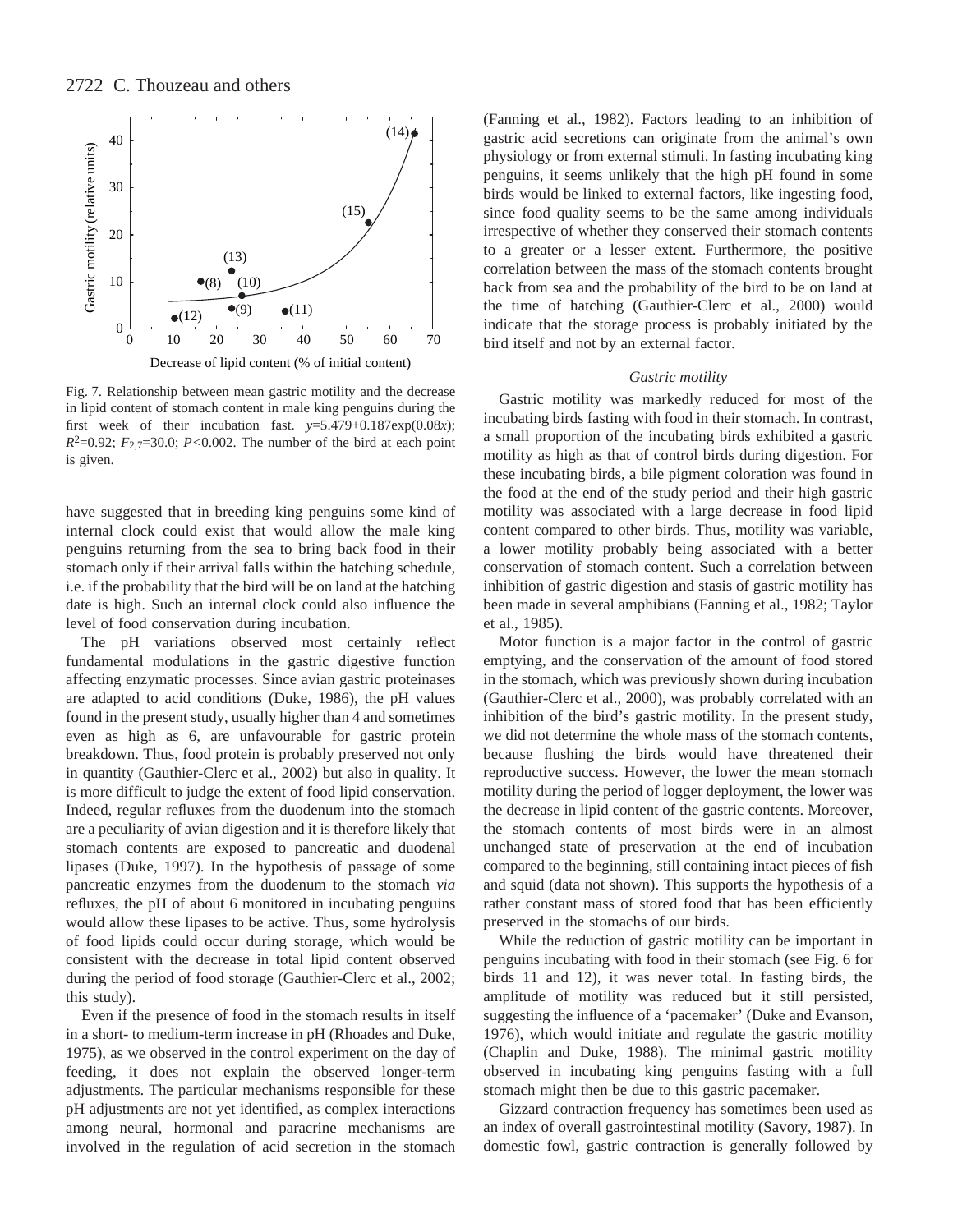duodenal spikes, and a reduction in stomach activity induces an increase in antiperistalsis (Roche and Ruckebusch, 1978). These observations led the authors to suggest a permanent balance between intestinal and gastric activities in this species. However, their hypothesis may not be valid for king penguins, since an increase in antiperistalsis would have resulted in biliary pigmentation in the stomach content, which was not the case in most of our birds. This observation leads us to suggest a decrease in intestinal motility along with gastric motility in penguins, similar to reports in the gastric brooding frog (Fanning et al., 1982). Such a mechanism would be advantageous for food conservation in the stomach because an inhibition of duodenal motility would preclude the entry of pancreatic and intestinal enzymes into the stomach.

In penguins, the stomach constitutes the main retention organ of the solid component of ingested food. Its control is mainly under pyloric influence since this sphincter seems to prevent the gizzard from discharging material that has not been ground into small enough particles (Ferrando et al., 1987; Vergara et al., 1989). Thus, in penguins, it can be hypothesized that the mechanisms of gastric motility inhibition act principally on the pylorus. The high pH observed could also stimulate food retention in the stomach, in accordance with the delayed crop emptying caused by omeprazole-induced inhibition of gastric secretion of HCl in the chicken (Mabayo et al., 1995).

## *Temperature*

We found no difference in the stomach temperature of incubating king penguins whatever the extent of their gastric content preservation, excluding temperature adjustments from those factors involved in the mechanisms of stomach food preservation. No day–night stomach temperature cycle occurred in incubating birds, in contrast to our observations for non-incubating penguins. In the latter, the diel temperature pattern observed was probably the result of movements and thus of muscular heat generation (Aschoff, 1970). Whereas incubating king penguins remain active by day as well as by night (Challet et al., 1994; Le Maho et al., 1993), they spend most of their time resting in a motionless state during the course of fasting (Challet et al., 1994). This might contribute to the constancy of stomach temperature, but more importantly, this stability can be explained by the need to hold the temperature of the egg at an adequate level for embryo development, independent of the bird's digestive status. Indeed, the average stomach temperature (38.0°C; present study, or 38.2°C; Thouzeau et al., 2003) is identical to the brood patch temperature, which is maintained constant during incubation (Handrich, 1989). A similar absence of a distinct day–night cycle in core temperature has been observed in incubating blue petrels *Halobaena caerulea* (Ancel et al., 1998) and only reappeared in case of egg desertion, probably reflecting day–night bird movements. In some of our incubating birds, however, a positive correlation was observed between stomach temperature and motility (data not shown), which might correspond to a breeder being more active and engaged in territory defense behaviour.

### *Conclusions and perspectives*

The present study demonstrates the existence of substantial adjustments of pH and gastric motility in a way that contributes to the inhibition of digestive gastric processes in incubating male king penguins. Mechanisms underlying these adjustments are probably complex, including a combination of neuronal, humoral and/or hormonal factors. The body mass of our birds was always above the critical value that could jeopardize their survival in a prolonged fast (Cherel et al., 1988). Therefore, body condition was not involved in the decision of the bird to conserve its stomach contents to a greater or a lesser degree. The fact that incubating male penguins fast with a full stomach only when the probability of their being on land for hatching is high (Gauthier-Clerc et al., 2000) leads us to suggest the involvement of reproductive hormonal factors in gastric digestion inhibition during the last part of the incubation. It would therefore be interesting to determine whether different mechanisms are involved in the initiation of food storage during foraging at sea and the maintenance of this storage while on shore.

We thank the French Institute of Polar Research (IPEV) for financial and logistical support in the field (Program 137). C.T. was supported by a grant from the Fondation de France. The authors wish to thank N. Chatelain for help in the field and D. Grémillet for helpful comments on an early draft. This study was approved by the Ethics Committee of the French Institute of Polar Research and followed the Agreed Measures for the Conservation of Antarctic and Subantarctic Fauna.

#### **References**

- **Ancel, A., Petter, L. and Groscolas, R.** (1998). Changes in egg and body temperature indicate triggering of egg desertion at a body mass threshold in fasting incubating blue petrels (*Halobaena caerulea*). *J. Comp. Physiol. B* **168**, 533-539.
- **Aschoff, J.** (1970). Circadian rhythm of activity and of body temperature. In *Physiological and Behavioral Temperature Regulation* (ed. J. D. Hardy, A. P. Gagge, and J. A. J. Stolwijk), pp. 905-920. Springfield: Charles C. Thomas.
- **Bost, C. A., Georges, J.-Y., Guinet, C., Cherel, Y., Pütz, K., Charrassin, J.-B., Handrich, Y., Zorn, T., Lage, J. and Le Maho, Y.** (1997). Foraging habitat and food intake of satellite-tracked king penguins during the austral summer at Crozet Archipelago. *Mar. Ecol. Prog. Series* **150**, 21-33.
- **Challet, E., Bost, C. A., Handrich, Y., Gendner, J. P. and Le Maho, Y.** (1994). Behavioural time budget of breeding king penguins (*Aptenodytes patagonica*). *J. Zool. Lond.* **233**, 669-681.
- **Chaplin, S. B. and Duke, G. E.** (1988). Effect of denervation on initiation and coordination of gastroduodenal motility in turkeys. *Am. J. Physiol.* **255**, G1-G6.
- **Cherel, Y., Robin, J. P., Walch, O., Karmann, H., Netchitailo, P. and Le Maho, Y.** (1988). Fasting in king penguin. I. Hormonal and metabolic changes during breeding. *Am. J. Physiol.* **254**, R170-R177.
- **Croxall, J. P.** (1987). *Seabirds: Feeding Ecology and Role in Marine Ecosystems*. Cambridge: Cambridge University Press.
- **Duke, G. E.** (1986). Alimentary canal: secretion and digestion, special digestive functions, and absorption. In *Avian Physiology* (ed. P. D. Sturkie), pp. 289-302. New York: Springer-Verlag.